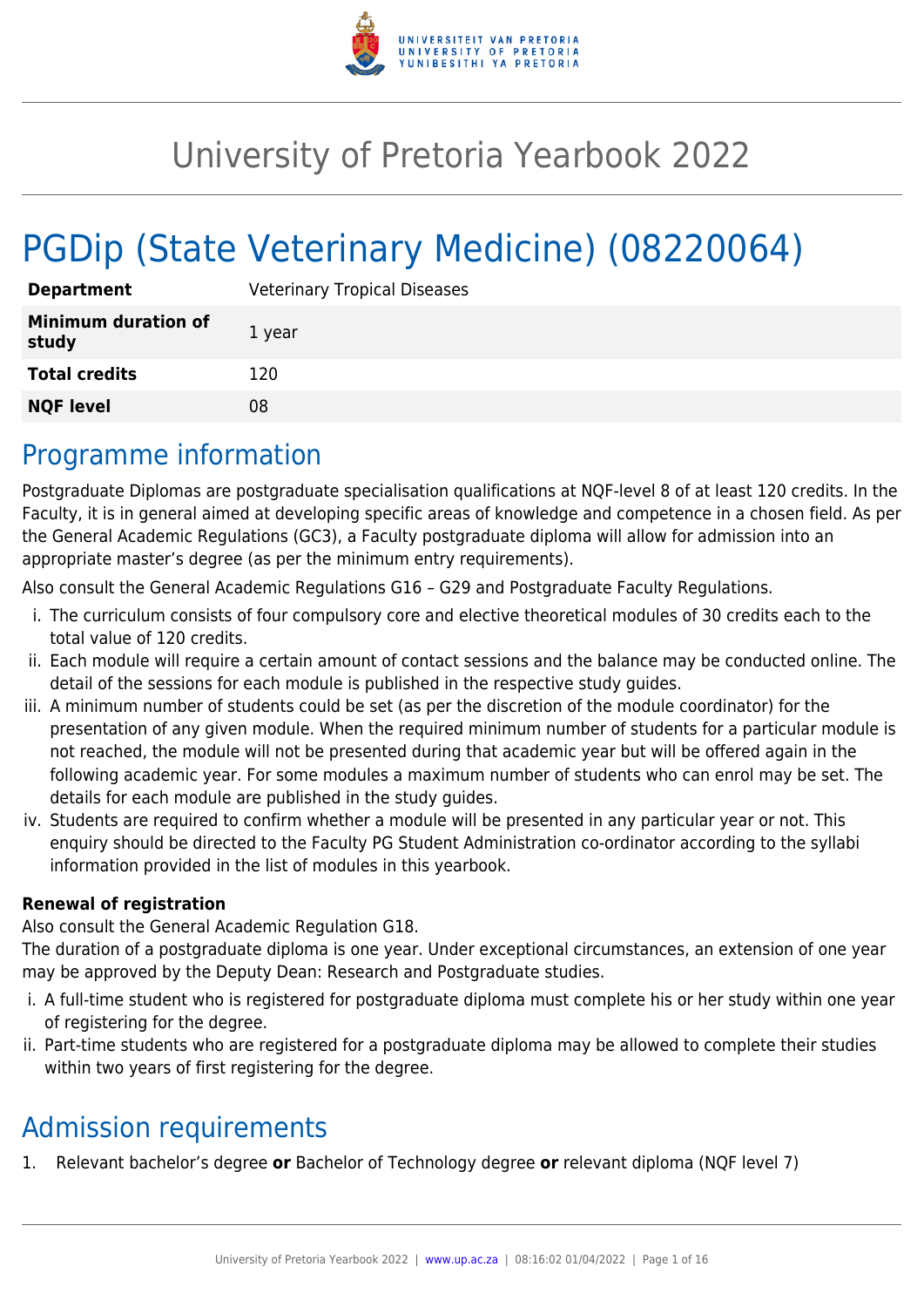

2. An admissions examination may be required

# Examinations and pass requirements

Also consult the General Academic Regulations G23 – G28.

- i. The postgraduate diploma is conferred on strength of the successful completion of tests/assignments and an examination on each of the four 30 credit coursework modules.
- ii. The Faculty do make provision for supplementary and special examinations as per General Academic Regulations G26.4 and G26.5.
- iii. Every module will be evaluated through a variety of continuous assessment methods (i.e. formative assessments, assignments, summative tests, presentations and/or oral defences where applicable) (from which a year mark will be determined), as well as an examination. A year mark of at least 40% is required for admission to the examination. The year mark and examination mark will each contribute 50% to the final mark. A subminimum of 40% is required in the examination and a final mark of at least 50% to pass the module.
- iv. Detailed information and/or instructions regarding requirements for year or examination assessment methods and marks are published in the relevant study guides. The calculation of marks may differ from module to module. This information is available in the study guides and students are responsible for familiarising themselves with the way in which marks are calculated in a specific module.
- v. No automatic adjustment of final individual marks from 38% and 39% to 40%, or from 48% and 49% to 50%, or from 73% and 74% to 75%, for the purposes of obtaining access to a supplementary examination, or a pass mark, or a distinction may occur.
- vi. A student passes a module with distinction if he or she obtains a final mark of at least 75%.
- vii. A student may only enrol for a module for a second time when the Student Administration of the Faculty receives a written motivation that is supported by the relevant head of department and subsequently approved by the Deputy Dean: Research and Postgraduate Studies..

#### **Compliance with degree requirements and degree privileges**

Also consult the General Academic Regulation G29.

- i. A postgraduate diploma qualification will be conferred on a student only if the student has complied with all the requirements for the particular qualification and has reached the level of competence prescribed for each module that is required for the qualification.
- ii. No one is entitled to any privileges pertaining to a postgraduate diploma before the qualification has been conferred on him or her at a graduation ceremony. (In respect of professional registrations, faculties may issue confirmation letters to the relevant professional bodies prior to the graduation ceremonies.)

# Pass with distinction

A postgraduate diploma is awarded with distinction if a student meets the following requirements:

- a. Obtained a weighted average of at least 75% (not rounded), based on the minimum number of modules prescribed for the qualification in question; and
- b. Completed the qualification in the minimum period (i.e. one year for a full-time student and two years for a part-time student) (Also consult the General Academic Regulations G18.1), and
- c. Did not fail or repeat any module during an additional examination. The result of a discontinuation of a module(s) will not be considered when calculating a qualification with distinction.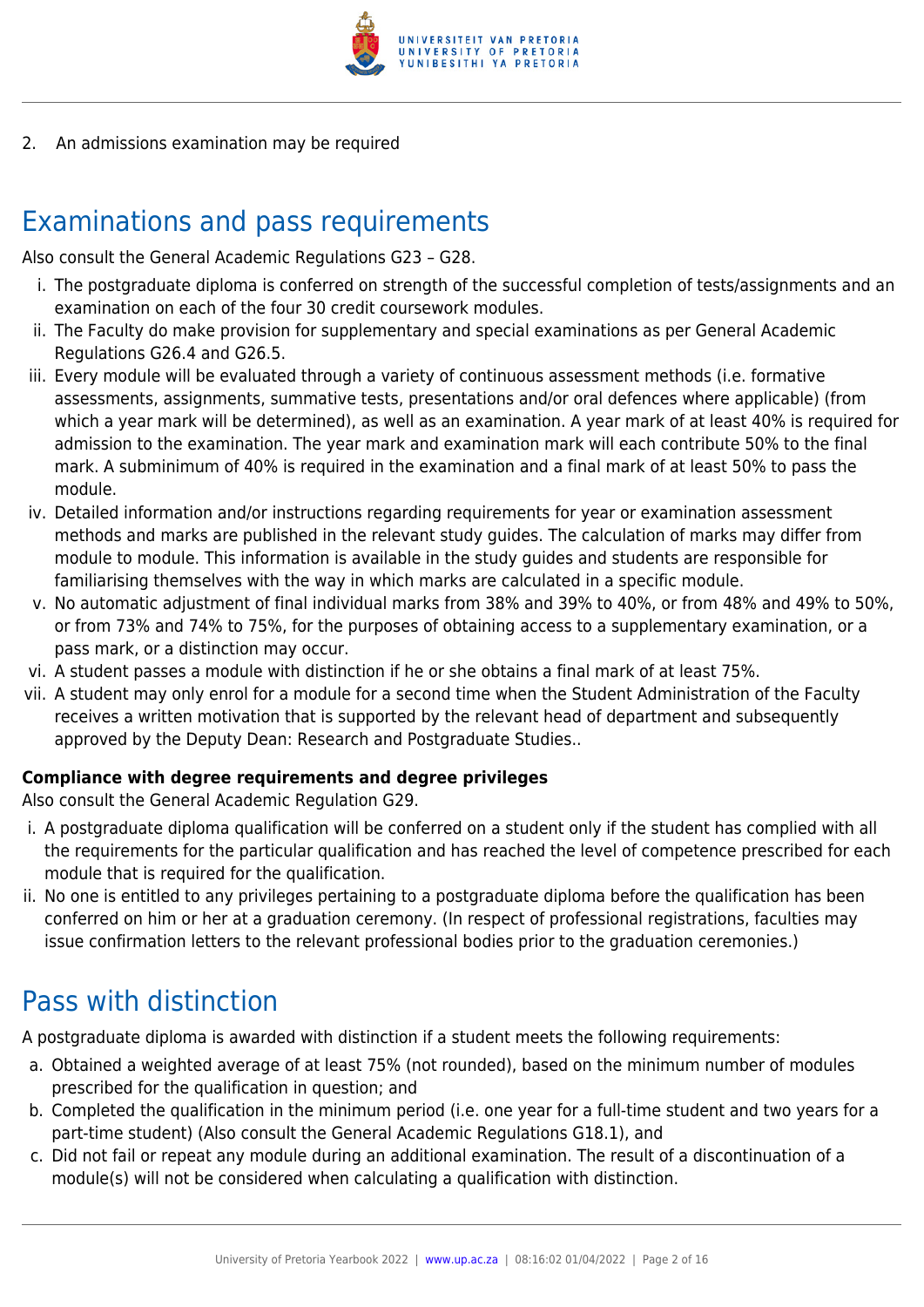

# Curriculum: Final year

**Minimum credits: 120**

# **Core modules**

### **Controlled and notifiable diseases 701 (CND 701)**

| <b>Module credits</b>         | 30.00                               |
|-------------------------------|-------------------------------------|
| <b>NQF Level</b>              | 08                                  |
| Language of tuition           | Module is presented in English      |
| <b>Department</b>             | <b>Veterinary Tropical Diseases</b> |
| <b>Period of presentation</b> | Year                                |

#### **Module content**

Advanced training in diseases with implications on trade and/or human health/wellbeing. The module will covey advanced knowledge in the specific disease, their management and basic monitoring epidemiological tools. Attention will also be given to emerging diseases as well as diseases associated with wildlife ranching.

# **Veterinary legislation and policy 702 (VLP 702)**

| <b>Module credits</b>         | 30.00                                    |
|-------------------------------|------------------------------------------|
| <b>NQF Level</b>              | 08                                       |
| <b>Prerequisites</b>          | No prerequisites.                        |
| <b>Contact time</b>           | 70 contact hours                         |
| <b>Language of tuition</b>    | Module is presented in English           |
| <b>Department</b>             | <b>Companion Animal Clinical Studies</b> |
| <b>Period of presentation</b> | Year                                     |

#### **Module content**

Broad-based training in understanding, interrogating and critically applying veterinary policy (including applicable South African legislation), and international phytosanitary and sanitary policy and trade.

# **Elective modules**

# **Clinical Anatomy 701 (ANG 701)**

| <b>Module credits</b>         | 30.00                          |
|-------------------------------|--------------------------------|
| <b>NQF Level</b>              | 08                             |
| Language of tuition           | Module is presented in English |
| <b>Department</b>             | Anatomy and Physiology         |
| <b>Period of presentation</b> | Year                           |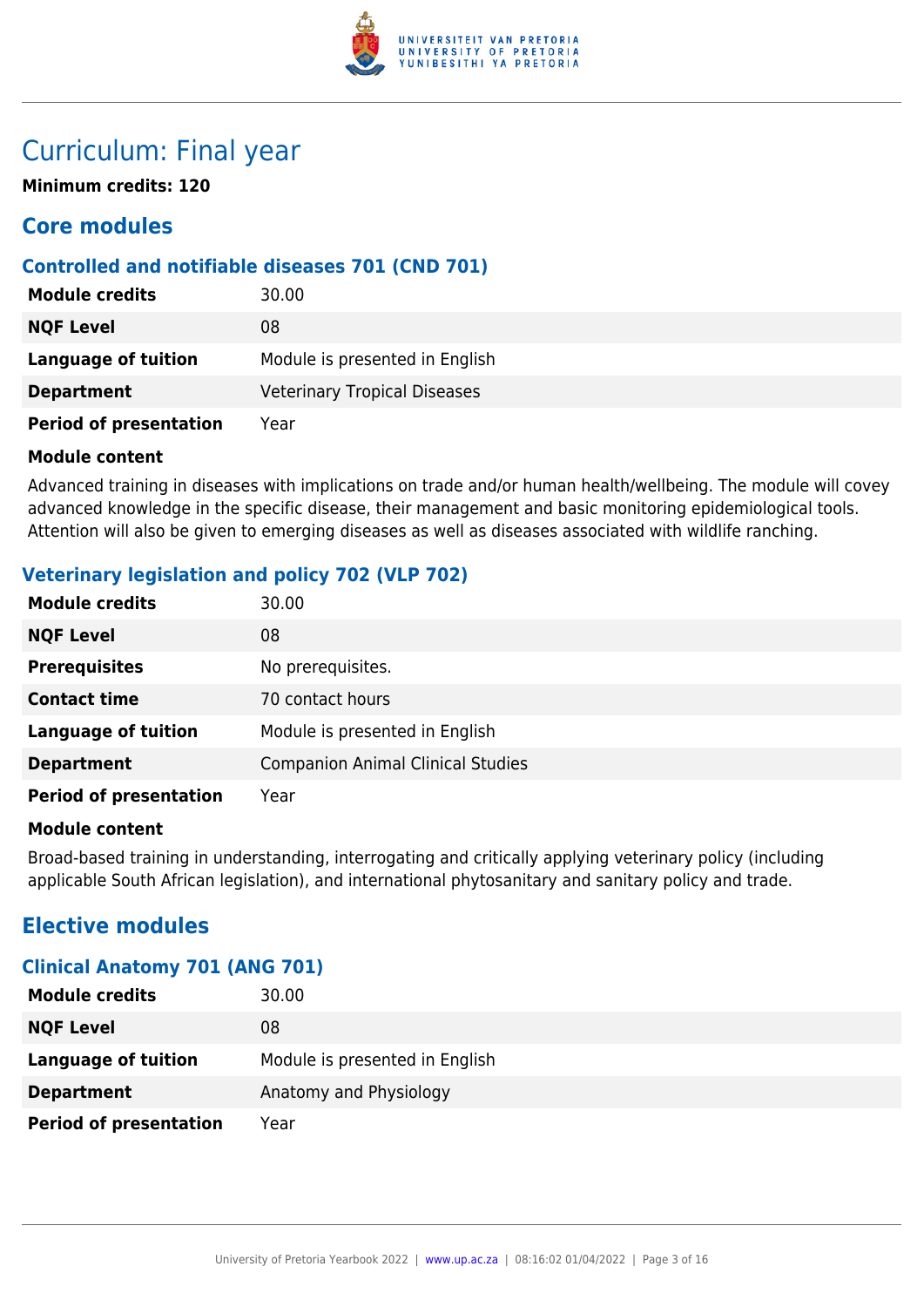

#### (BVSc graduates only)

An in-depth study of the osteology, arthrology, myology, angiology, neurology, splanchnology and topographical anatomy of a species of interest. Special attention to clinically important sections of the anatomy. The course will allow for further studies in anatomy for intercalation with subjects such as diagnostic imaging and surgery.

# **Anaesthesiology 701 (ANV 701)**

| <b>Module credits</b>         | 30.00                                    |
|-------------------------------|------------------------------------------|
| <b>NQF Level</b>              | 08                                       |
| Language of tuition           | Module is presented in English           |
| <b>Department</b>             | <b>Companion Animal Clinical Studies</b> |
| <b>Period of presentation</b> | Year                                     |

#### **Module content**

(BVSc graduates only)

Advanced theoretical training on canine and feline anaesthesia and analgesia.The module covers the latest techniques in anaesthetising compromised animals and the use of total intravenous anaesthetic techniques, positive pressure ventilation, peripheral muscle relaxants and monitor apparatus.

# **Small animal behaviour and welfare 702 (ANW 702)**

| <b>Module credits</b>         | 30.00                                    |
|-------------------------------|------------------------------------------|
| <b>NQF Level</b>              | 08                                       |
| <b>Prerequisites</b>          | No prerequisites.                        |
| <b>Contact time</b>           | 70 contact hours                         |
| <b>Language of tuition</b>    | Module is presented in English           |
| <b>Department</b>             | <b>Companion Animal Clinical Studies</b> |
| <b>Period of presentation</b> | Year                                     |

#### **Module content**

Theoretical and practical training in assessment of welfare of dogs and cats in various contexts including shelters and dog population control. Formulation and implementation of appropriate strategies to comply with relevant standards.

#### **African wildlife disease management 701 (AWD 701)**

| <b>Module credits</b>         | 30.00                            |
|-------------------------------|----------------------------------|
| <b>NQF Level</b>              | 08                               |
| <b>Language of tuition</b>    | Module is presented in English   |
| <b>Department</b>             | <b>Production Animal Studies</b> |
| <b>Period of presentation</b> | Year                             |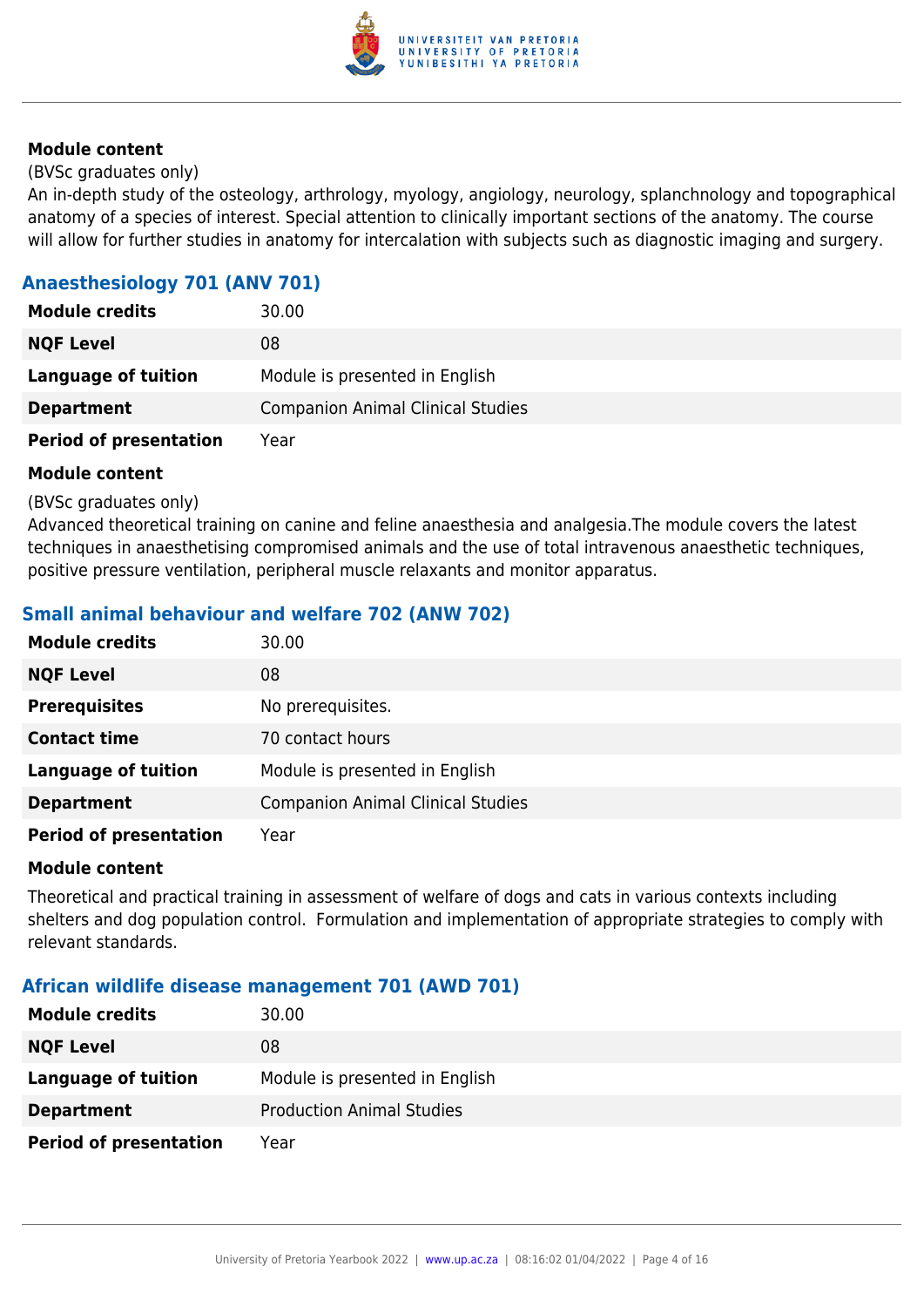

Advanced training in infectious, parasitic and nutritional diseases of wildlife and their management in African wildlife species under ranching conditions. Also included are ostrich and crocodile farming.

# **Clinical reproduction 701 (CLR 701)**

| <b>Module credits</b>         | 30.00                            |
|-------------------------------|----------------------------------|
| <b>NQF Level</b>              | 08                               |
| Language of tuition           | Module is presented in English   |
| <b>Department</b>             | <b>Production Animal Studies</b> |
| <b>Period of presentation</b> | Year                             |

#### **Module content**

(BVSc graduates only)

Causes, pathogenesis, control, treatment and prevention of diseases and malfunctions of reproduction in cattle, as well as the evaluation of males and females for breeding soundness. Also included are certain aspects of assisted reproduction and reproductive biotechnology, such as control of the oestrous cycle and parturition. A veterinary perspective (indications, limitations, current and future possibilities, and methods) on reproductive biotechnologies.

# **Controlled and notifiable diseases 701 (CND 701)**

| <b>Module credits</b>         | 30.00                               |
|-------------------------------|-------------------------------------|
| <b>NQF Level</b>              | 08                                  |
| Language of tuition           | Module is presented in English      |
| <b>Department</b>             | <b>Veterinary Tropical Diseases</b> |
| <b>Period of presentation</b> | Year                                |

#### **Module content**

Advanced training in diseases with implications on trade and/or human health/wellbeing. The module will covey advanced knowledge in the specific disease, their management and basic monitoring epidemiological tools. Attention will also be given to emerging diseases as well as diseases associated with wildlife ranching.

#### **Non-radiological diagnostic imaging of dogs and cats 701 (DIM 701)**

| <b>NQF Level</b><br>08<br><b>Prerequisites</b><br>No prerequisites.<br>Module is presented in English<br><b>Language of tuition</b><br><b>Companion Animal Clinical Studies</b><br><b>Department</b> | <b>Module credits</b> | 30.00 |
|------------------------------------------------------------------------------------------------------------------------------------------------------------------------------------------------------|-----------------------|-------|
|                                                                                                                                                                                                      |                       |       |
|                                                                                                                                                                                                      |                       |       |
|                                                                                                                                                                                                      |                       |       |
|                                                                                                                                                                                                      |                       |       |
| <b>Period of presentation</b><br>Year                                                                                                                                                                |                       |       |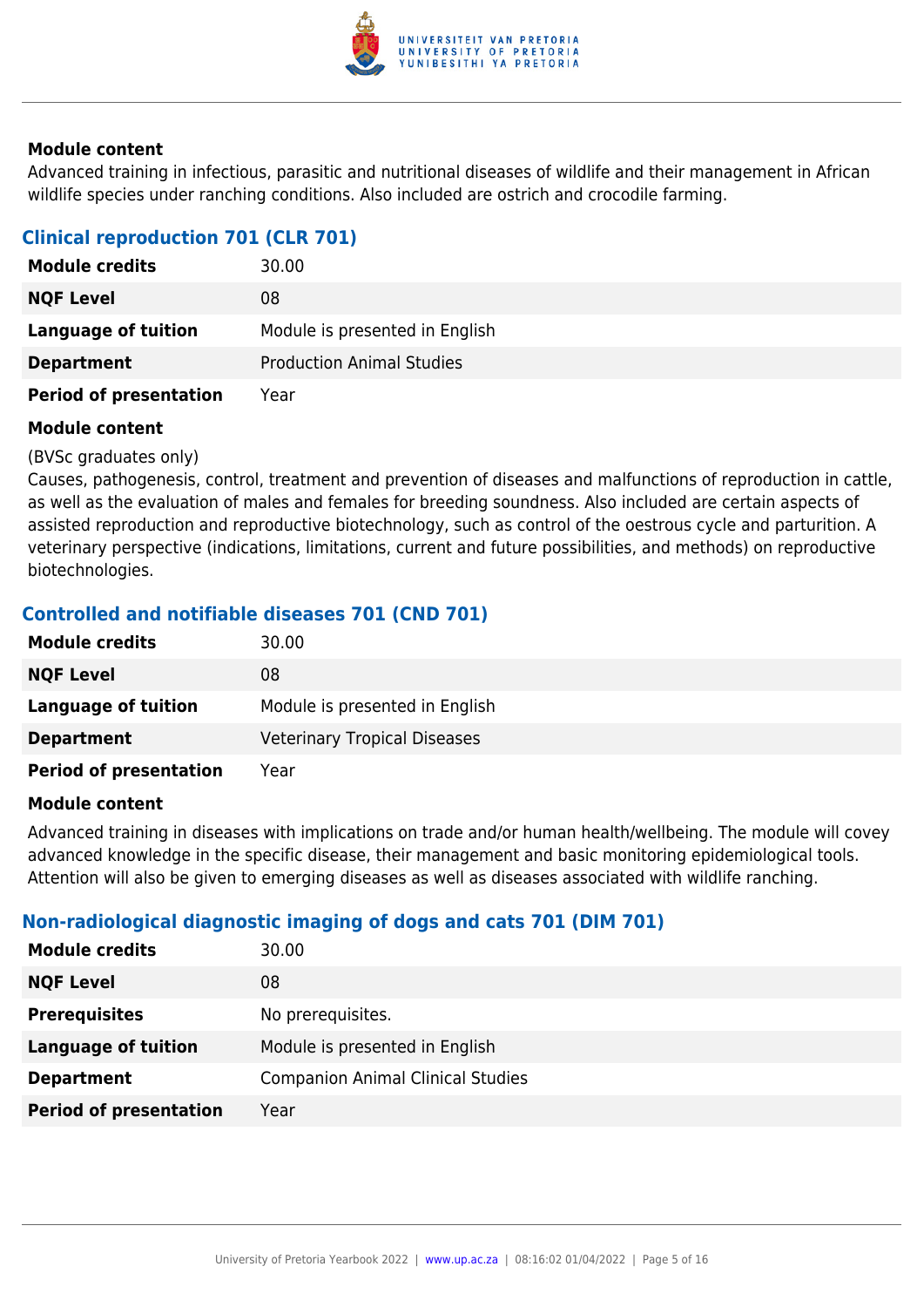

#### (BVSc graduates only)

Advanced study in non-radiological diagnostic imaging of dogs and cats. Approximately 76% is allocated to diagnostic ultrasound; 8% to MRI, CT and Scintigraphy each respectively. The pathophysiology, diagnosis and prognosis of pathological conditions are also discussed, as well as ways in which this field of study is linked to other diagnostic methods in order to confirm a diagnosis.

# **Non-radiological diagnostic imaging of horses 702 (DIM 702)**

| <b>Module credits</b>         | 30.00                                    |
|-------------------------------|------------------------------------------|
| <b>NQF Level</b>              | 08                                       |
| <b>Prerequisites</b>          | No prerequisites.                        |
| <b>Language of tuition</b>    | Module is presented in English           |
| <b>Department</b>             | <b>Companion Animal Clinical Studies</b> |
| <b>Period of presentation</b> | Year                                     |

#### **Module content**

Advanced study in non-radiological diagnostic imaging of horses. Approximately 80% is allocated to diagnostic ultrasound; 5% to MRI, 5% to CT and 10% to Scintigraphy. The pathophysiology, diagnosis and prognosis of pathological conditions are also discussed.

#### **Non-radiological diagnostic imaging of ruminants 703 (DIM 703)**

| <b>Module credits</b>         | 30.00                                    |
|-------------------------------|------------------------------------------|
| <b>NQF Level</b>              | 08                                       |
| <b>Prerequisites</b>          | No prerequisites.                        |
| <b>Language of tuition</b>    | Module is presented in English           |
| <b>Department</b>             | <b>Companion Animal Clinical Studies</b> |
| <b>Period of presentation</b> | Year                                     |

#### **Module content**

#### (BVSc graduates only)

Advanced study in non-radiological diagnostic imaging of ruminants. Approximately 85% is allocated to diagnostic ultrasound; 5% to MRI, CT and Scintigraphy each respectively. The pathophysiology, diagnosis and prognosis of pathological conditions are also discussed, as well as ways in which this field of study is linked to other diagnostic methods in order to confirm a diagnosis.

#### **Radiology: Dogs and cats 705 (DIM 705)**

| <b>Module credits</b>      | 30.00                          |
|----------------------------|--------------------------------|
| <b>NQF Level</b>           | 08                             |
| <b>Prerequisites</b>       | No prerequisites.              |
| <b>Language of tuition</b> | Module is presented in English |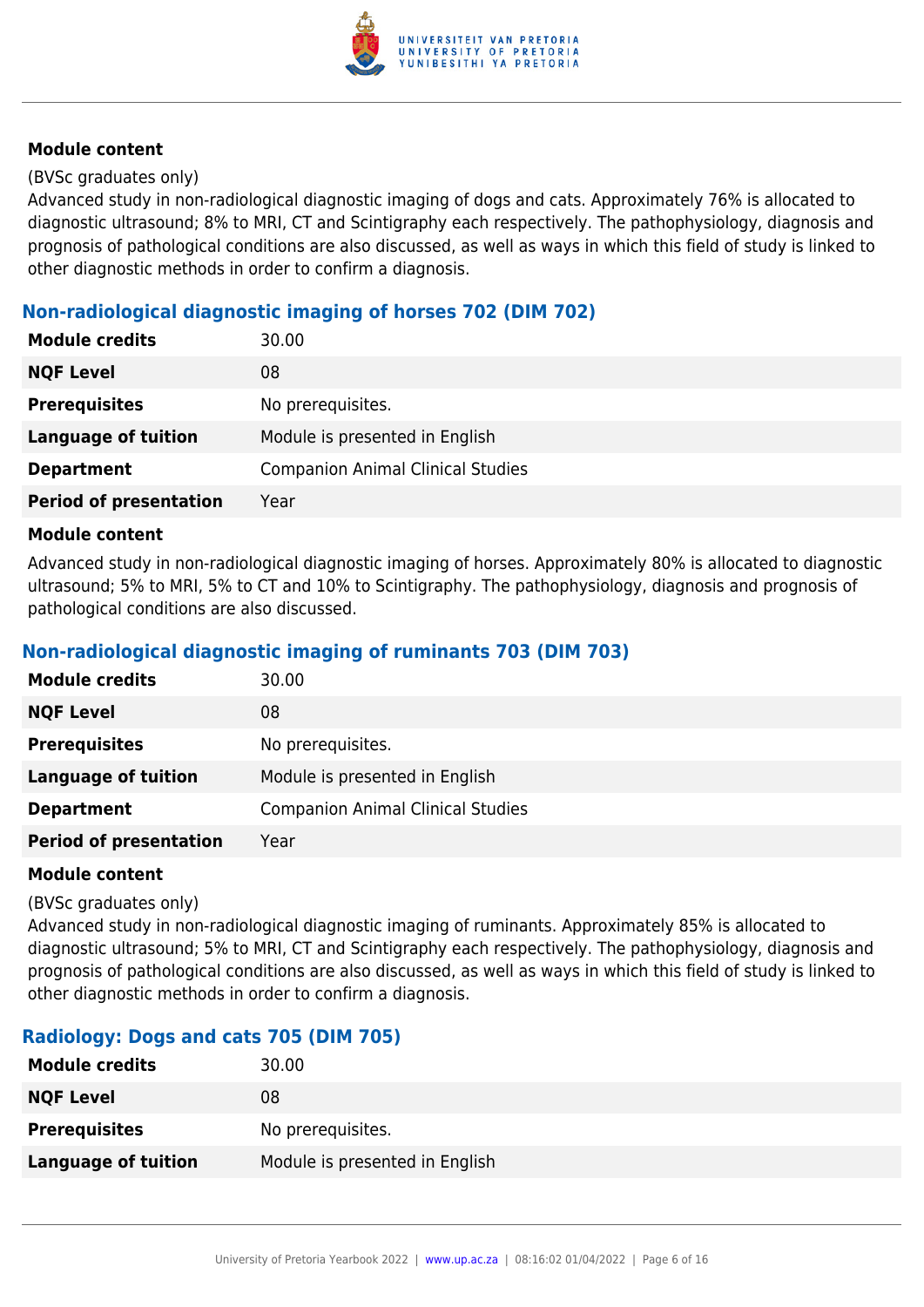

#### **Department Companion Animal Clinical Studies**

#### **Period of presentation** Year

#### **Module content**

(BVSc graduates only)

Advanced study of radiology of dogs and cats, including discussion on the pathophysiology, diagnosis and prognosis of pathological conditions.

#### **Radiology: Horses 706 (DIM 706)**

| <b>Module credits</b>         | 30.00                                    |
|-------------------------------|------------------------------------------|
| <b>NQF Level</b>              | 08                                       |
| <b>Prerequisites</b>          | No prerequisites.                        |
| <b>Language of tuition</b>    | Module is presented in English           |
| <b>Department</b>             | <b>Companion Animal Clinical Studies</b> |
| <b>Period of presentation</b> | Year                                     |
|                               |                                          |

#### **Module content**

(BVSc graduates only)

Advanced study of radiology of horses, including discussion on the pathophysiology, diagnosis and prognosis of pathological conditions.

#### **Radiology: Ruminants 707 (DIM 707)**

| <b>Module credits</b>         | 30.00                                    |
|-------------------------------|------------------------------------------|
| <b>NQF Level</b>              | 08                                       |
| <b>Prerequisites</b>          | No prerequisites.                        |
| <b>Language of tuition</b>    | Module is presented in English           |
| <b>Department</b>             | <b>Companion Animal Clinical Studies</b> |
| <b>Period of presentation</b> | Year                                     |

#### **Module content**

(BVSc graduates only)

Advanced study of radiology of ruminants.

The pathophysiology, diagnosis and prognosis of pathological conditions are also discussed as well as ways in which this field of study relates to other diagnostic methods in order to confirm a diagnosis.

#### **Diagnostic pathology 701 (DPA 701)**

| <b>Module credits</b> | 30.00                          |
|-----------------------|--------------------------------|
| <b>NQF Level</b>      | 08                             |
| Language of tuition   | Module is presented in English |
| <b>Department</b>     | <b>Paraclinical Sciences</b>   |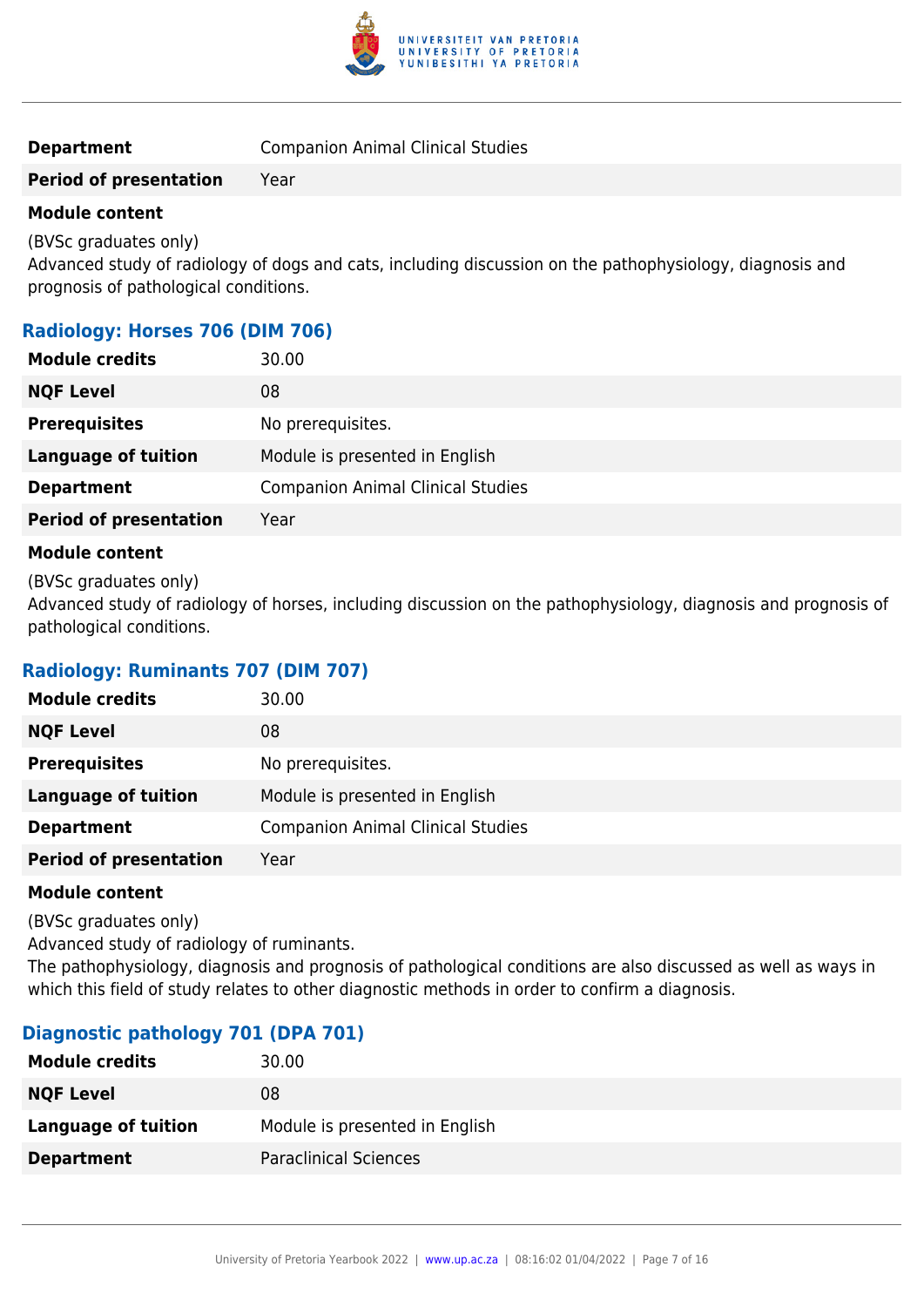

#### **Period of presentation** Year

#### **Module content**

(BVSc graduates only) Diagnostic pathology of the diseases in various animal species.

# **Veterinary epidemiology 701 (EPL 701)**

| <b>Module credits</b>         | 30.00                            |
|-------------------------------|----------------------------------|
| <b>NQF Level</b>              | 08                               |
| <b>Prerequisites</b>          | No prerequisites.                |
| <b>Language of tuition</b>    | Module is presented in English   |
| <b>Department</b>             | <b>Production Animal Studies</b> |
| <b>Period of presentation</b> | Year                             |

#### **Module content**

(BVSc graduates only)

An introductory module in veterinary epidemiology designed to provide a foundation in epidemiology to allow for a better understanding of epidemiological reports.

# **Clinical pharmacology 701 (FAK 701)**

| <b>Module credits</b>         | 30.00                          |
|-------------------------------|--------------------------------|
| <b>NQF Level</b>              | 08                             |
| Language of tuition           | Module is presented in English |
| <b>Department</b>             | <b>Paraclinical Sciences</b>   |
| <b>Period of presentation</b> | Year                           |

#### **Module content**

(BVSc graduates only)

Advanced studies in veterinary clinical pharmacology studies pharmacotherapeutic features related to veterinary medicine and species-specific therapeutic objectives.

#### **Mechanisms of drug action 702 (FAK 702)**

| <b>Module credits</b>         | 30.00                          |
|-------------------------------|--------------------------------|
| <b>NQF Level</b><br>08        |                                |
| <b>Prerequisites</b>          | No prerequisites.              |
| <b>Language of tuition</b>    | Module is presented in English |
| <b>Department</b>             | <b>Paraclinical Sciences</b>   |
| <b>Period of presentation</b> | Year                           |

#### **Module content**

Fundamentals of the pharmacokinetics and pharmacodynamics of veterinary drugs.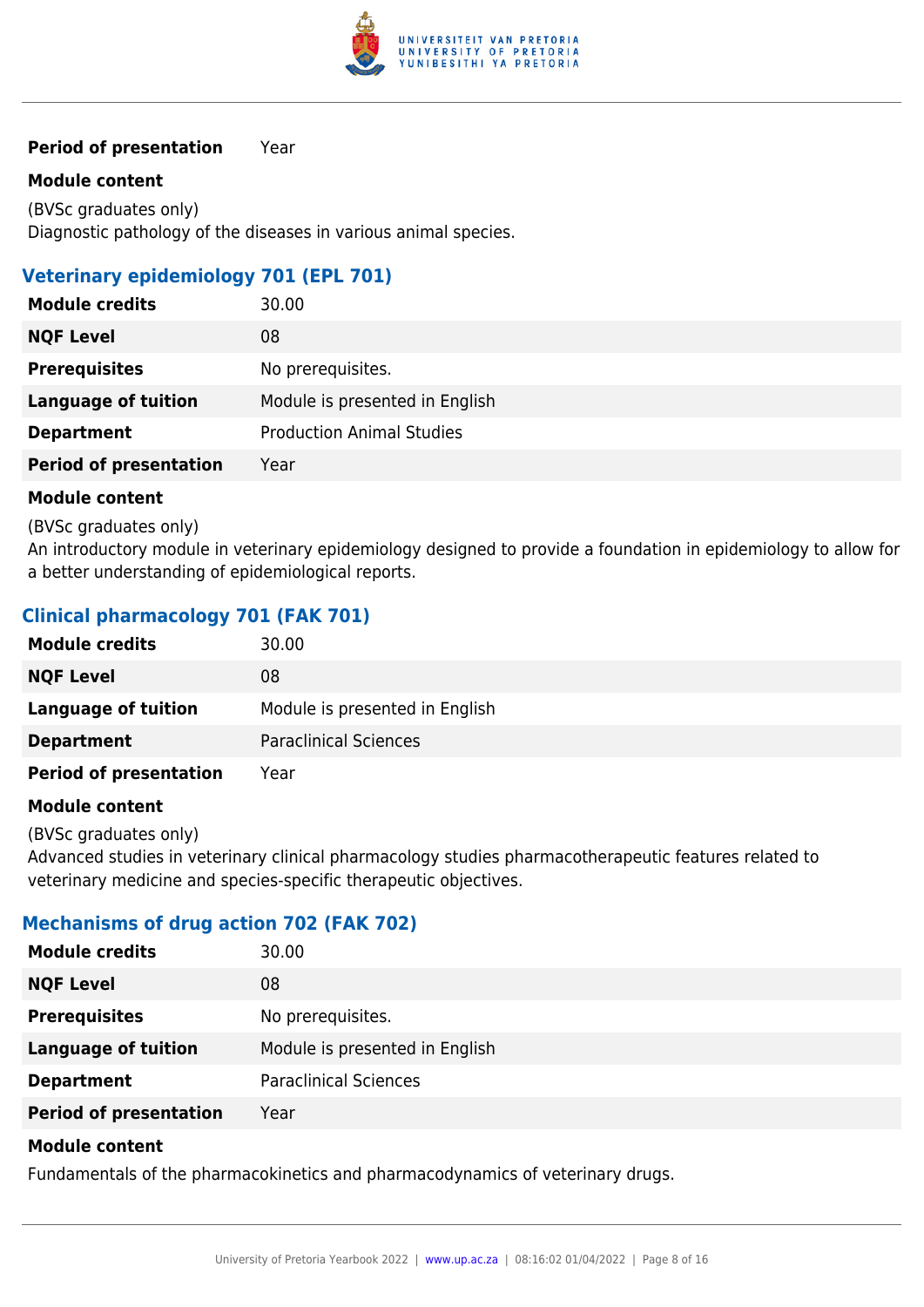

#### **Physiology 701 (FSL 701)**

| <b>Module credits</b>         | 30.00                          |
|-------------------------------|--------------------------------|
| <b>NQF Level</b>              | 08                             |
| <b>Prerequisites</b>          | No prerequisites.              |
| <b>Language of tuition</b>    | Module is presented in English |
| <b>Department</b>             | Anatomy and Physiology         |
| <b>Period of presentation</b> | Year                           |
| <b>Module content</b>         |                                |

Advanced level, with the emphasis on applied and pathophysiology of disease.

#### **Small animal clinical behaviour 710 (GEN 710)**

| <b>Module credits</b>         | 30.00                                                               |
|-------------------------------|---------------------------------------------------------------------|
| <b>NQF Level</b>              | 08                                                                  |
| <b>Prerequisites</b>          | BVSc, DVN (combined with RPL approval) and BVetNurs graduates only. |
| <b>Contact time</b>           | 70 contact hours                                                    |
| <b>Language of tuition</b>    | Module is presented in English                                      |
| <b>Department</b>             | <b>Companion Animal Clinical Studies</b>                            |
| <b>Period of presentation</b> | Year                                                                |

#### **Module content**

Advanced study of low stress handling techniques the clinical approach to assessment, diagnosis and management of behaviour disorders in dogs and cats, including the role of behaviour in small animal welfare assessment in various contexts.Emphasis is placed on developing practical skills.

#### **Herd and primary animal health 701 (HAH 701)**

| <b>Module credits</b>         | 30.00                            |
|-------------------------------|----------------------------------|
| <b>NQF Level</b>              | 08                               |
| <b>Language of tuition</b>    | Module is presented in English   |
| <b>Department</b>             | <b>Production Animal Studies</b> |
| <b>Period of presentation</b> | Year                             |

#### **Module content**

The module will enable students to integrate and apply knowledge so that health and production problems can be identified and solved on a herd basis, while health status and production effectiveness can be improved from a holistic and cost effective viewpoint. The module will also include aspects of primary animal health care that will be applicable to needs of the emerging farming sector.

#### **Histology 701 (HTY 701)**

**Module credits** 30.00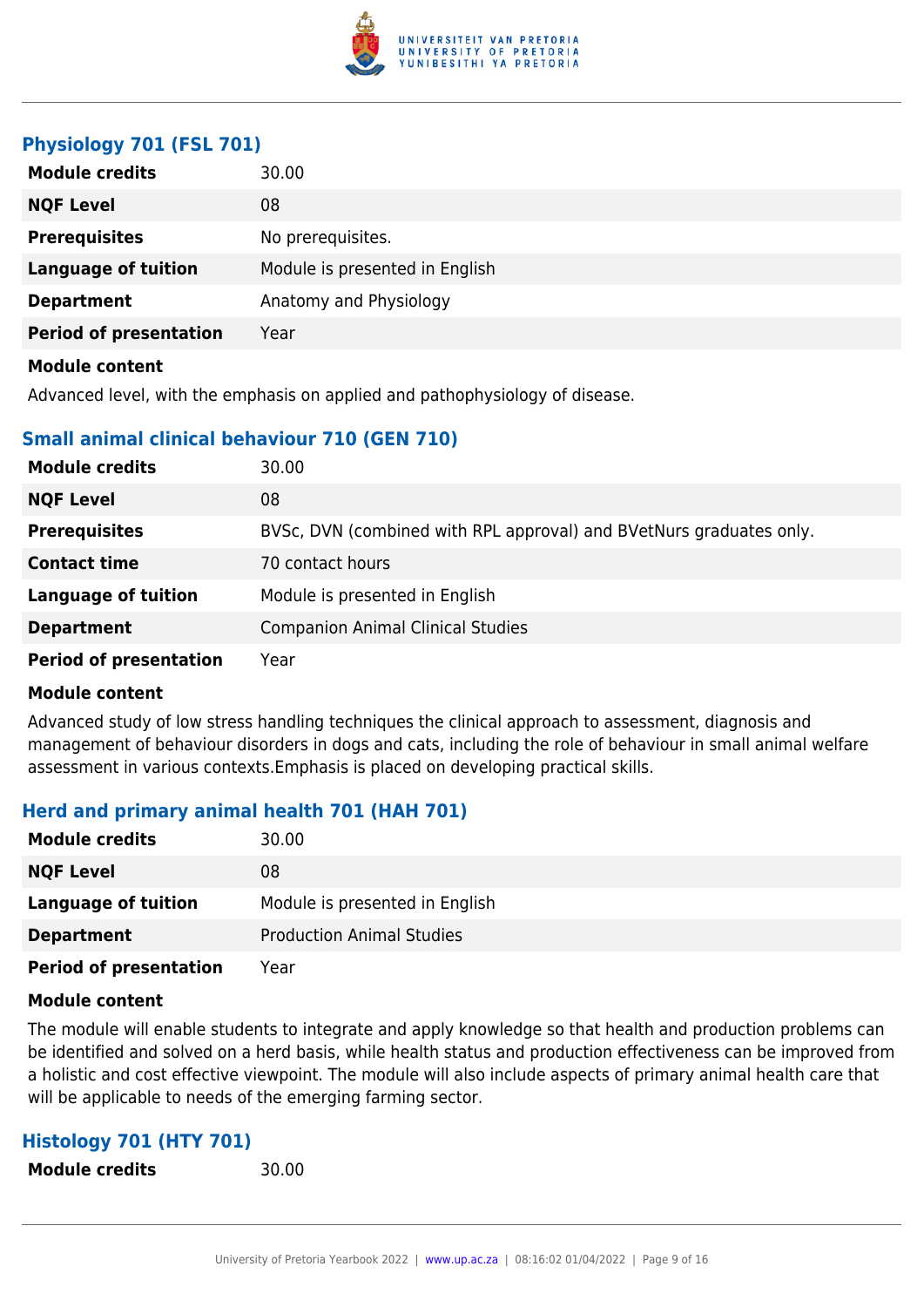

| <b>NQF Level</b>              | 08                             |
|-------------------------------|--------------------------------|
| <b>Language of tuition</b>    | Module is presented in English |
| <b>Department</b>             | Anatomy and Physiology         |
| <b>Period of presentation</b> | Year                           |

An in-depth comparative study of light and electron microscopic histology of domestic animals, birds and selected wildlife species.

#### **Clinical pathology 704 (KPA 704)**

| <b>Module credits</b>         | 30.00                                    |
|-------------------------------|------------------------------------------|
| <b>NQF Level</b>              | 08                                       |
| <b>Language of tuition</b>    | Module is presented in English           |
| <b>Department</b>             | <b>Companion Animal Clinical Studies</b> |
| <b>Period of presentation</b> | Year                                     |

#### **Module content**

(BVSc graduates only)

Advanced study in clinical pathology including enzymology, cytology, haematology as well as clinical pathology of the kidney in domestic animals.

#### **Clinical pathology 705 (KPA 705)**

| 30.00                                    |
|------------------------------------------|
| 08                                       |
| No prerequisites.                        |
| Module is presented in English           |
| <b>Companion Animal Clinical Studies</b> |
| Year                                     |
|                                          |

#### **Module content**

(BVSc graduates only)

Advanced study in clinical pathology including proteins, blood-gas and acid-base balance, gastro-enterology, haemostasis, and diagnostic test characteristics in domestic animals.

#### **Laboratory animal science 702 (LAS 702)**

| <b>Module credits</b> | 30.00                          |
|-----------------------|--------------------------------|
| <b>NQF Level</b>      | 08                             |
| Language of tuition   | Module is presented in English |
| <b>Department</b>     | <b>Paraclinical Sciences</b>   |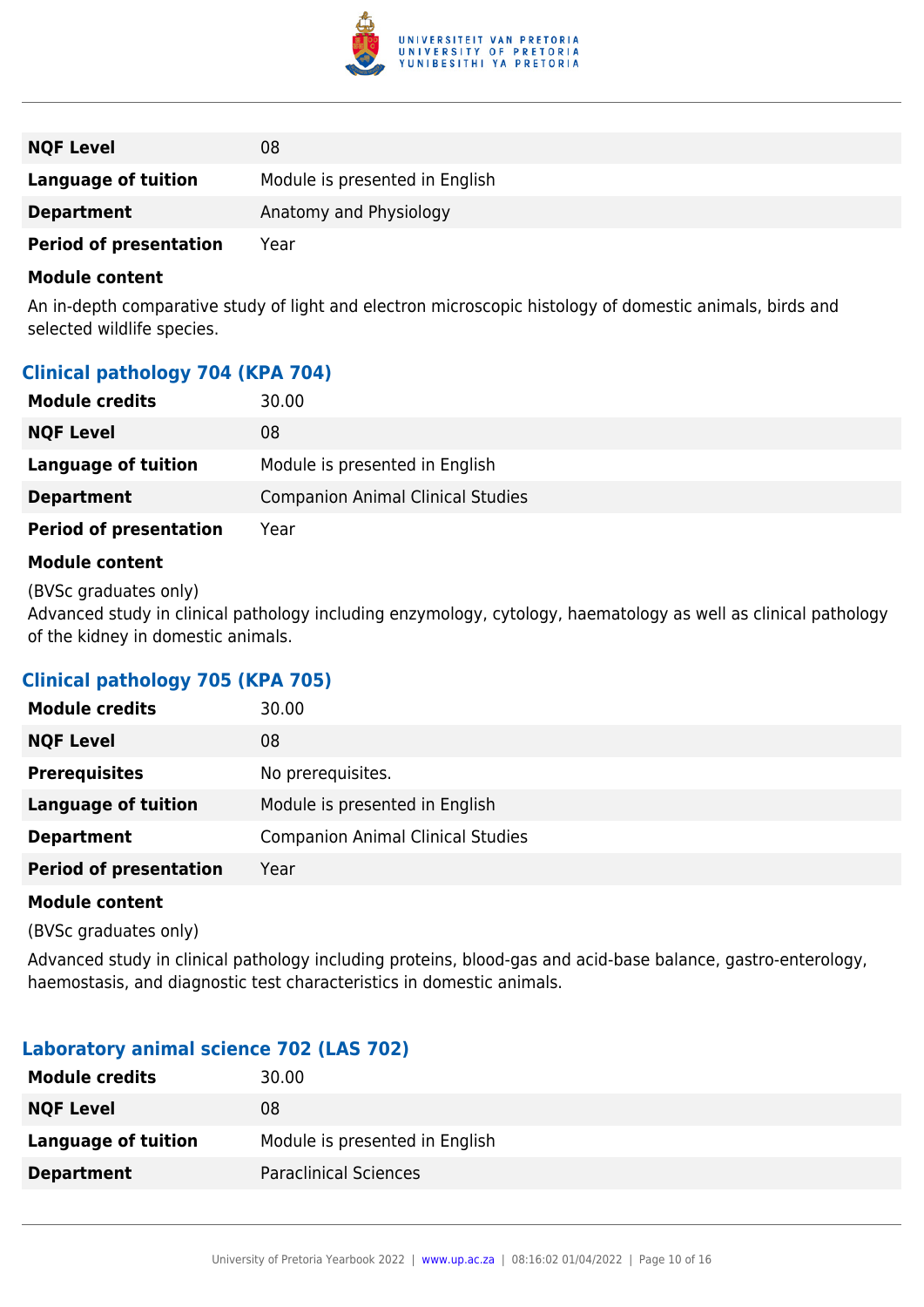

#### **Period of presentation** Year

#### **Module content**

Section 1: (10 credits)

Application of procedures within an accredited laboratory animal facility, with focus on laboratory animal management (rats and mice), including housing and care; enrichment; breeding; methods of dosing and methods of sample collection.

Section 2: (20 credits)

The biology of laboratory animals, their management and use as models in biomedical research. The aim is to extend the activities concerning the care and use of laboratory animals for research, training and testing. Further to affirm the concept on which the modern practice of experimenting with animals is based, to take into consideration the controversy evoked in the climate of animal rights. The special professional role required of the veterinary and paraveterinary professions to enhance humane practice with regard to animal experiments as well as the promotion of a productive scientific effort in the biomedical sciences.

#### **Laboratory diagnostics procedures 703 (LAS 703)**

| <b>Module credits</b>         | 30.00                               |
|-------------------------------|-------------------------------------|
| <b>NQF Level</b>              | 08                                  |
| <b>Prerequisites</b>          | No prerequisites.                   |
| <b>Language of tuition</b>    | Module is presented in English      |
| <b>Department</b>             | <b>Veterinary Tropical Diseases</b> |
| <b>Period of presentation</b> | Year                                |

#### **Module content**

The module will focus on basic tests available in laboratory diagnostics for infectious and parasitic diseases. Focus will be placed on the interpretation of tests, issuing of certificates, validation of test procedures, quality assurance and laboratory safety. The course will include basic within the laboratory of the department.

#### **Research ethics for laboratory animal science 704 (LAS 704)**

| <b>Module credits</b>         | 30.00                          |
|-------------------------------|--------------------------------|
| <b>NQF Level</b>              | 08                             |
| <b>Prerequisites</b>          | No prerequisites.              |
| <b>Language of tuition</b>    | Module is presented in English |
| <b>Department</b>             | <b>Paraclinical Sciences</b>   |
| <b>Period of presentation</b> | Year                           |

#### **Module content**

An advanced module in research methodology for veterinarians involved in laboratory animals and/or laboratory work. The study will focus on animal ethics, animal ethics committee, evaluation of protocols and study design. Focus will also be placed on legislation for the use and protection of animals.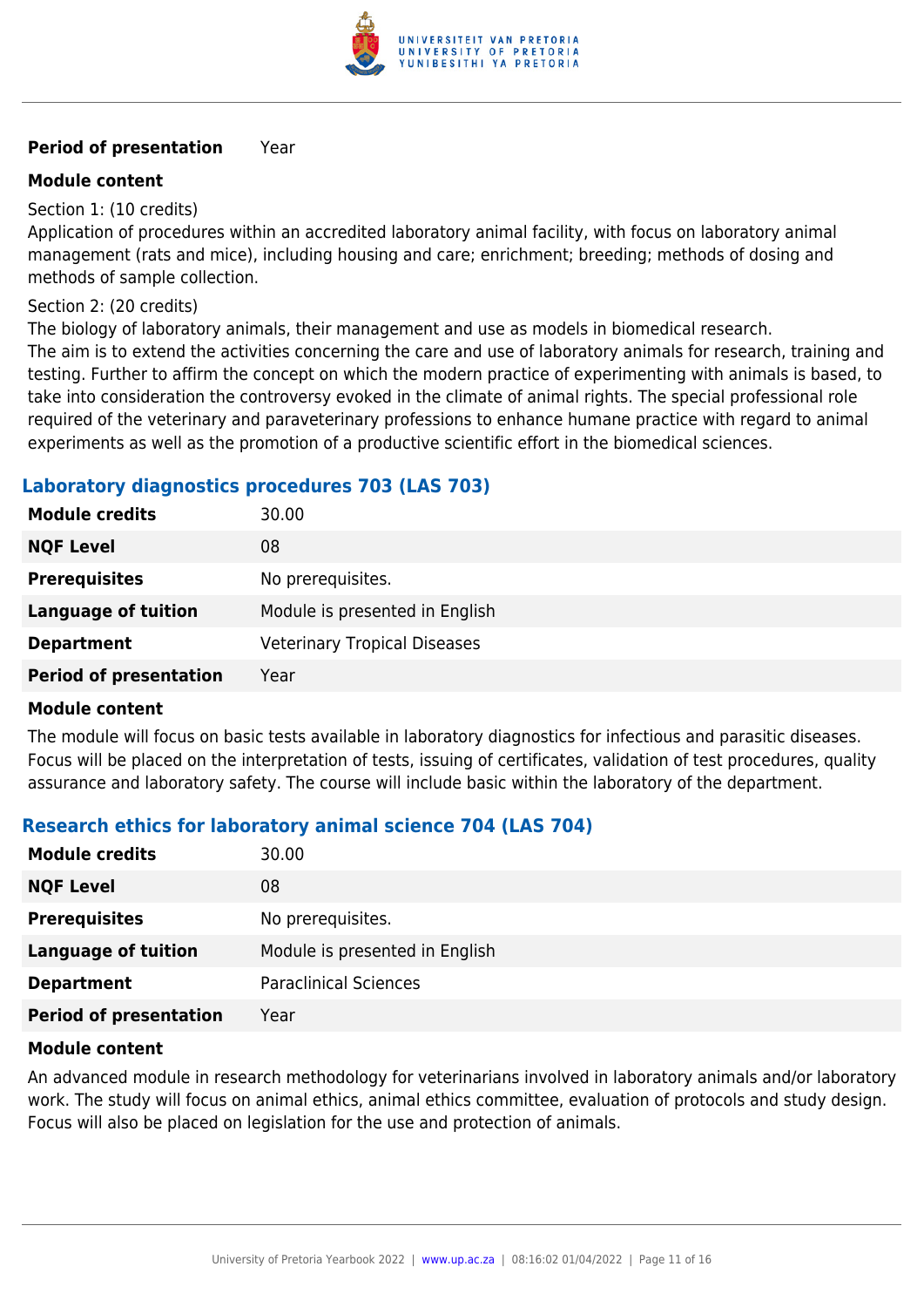

#### **Necropsy technique and interpretation 701 (NTI 701)**

| 30.00                          |
|--------------------------------|
| 08                             |
| No prerequisites.              |
| Module is presented in English |
| <b>Paraclinical Sciences</b>   |
| Year                           |
|                                |
|                                |

An advanced module in necropsy techniques, interpretation and specimen collection.

# **Ophthalmology 701 (OFM 701)**

| <b>Module credits</b>         | 30.00                                    |
|-------------------------------|------------------------------------------|
| <b>NQF Level</b>              | 08                                       |
| <b>Prerequisites</b>          | No prerequisites.                        |
| <b>Language of tuition</b>    | Module is presented in English           |
| <b>Department</b>             | <b>Companion Animal Clinical Studies</b> |
| <b>Period of presentation</b> | Year                                     |

#### **Module content**

#### (BVSc graduates only)

The module covers the anatomy and physiology of the eye and its adnexa, examination techniques and aids, ocular therapeutics and treatment techniques, surgical and non-surgical conditions of the orbit, eyelids, third eyelid, conjunctiva, lachrymal system, cornea, sclera, anterior chamber, uvea lens, vitreous and retina, and hereditary diseases. Practical work includes the use of instrumentation and accessories during examination and surgical procedures. page

#### **Production animal management 701 (PAM 701)**

| <b>Module credits</b>         | 30.00                            |
|-------------------------------|----------------------------------|
| <b>NQF Level</b>              | 08                               |
| <b>Prerequisites</b>          | No prerequisites.                |
| <b>Language of tuition</b>    | Module is presented in English   |
| <b>Department</b>             | <b>Production Animal Studies</b> |
| <b>Period of presentation</b> | Year                             |

#### **Module content**

The module content includes the study of animal genetics, nutrition, management, housing, keeping of records, hygiene, welfare and behaviour, with special emphasis on nutrition. The species concerned are dairy cattle, beef cattle, small stock and pigs.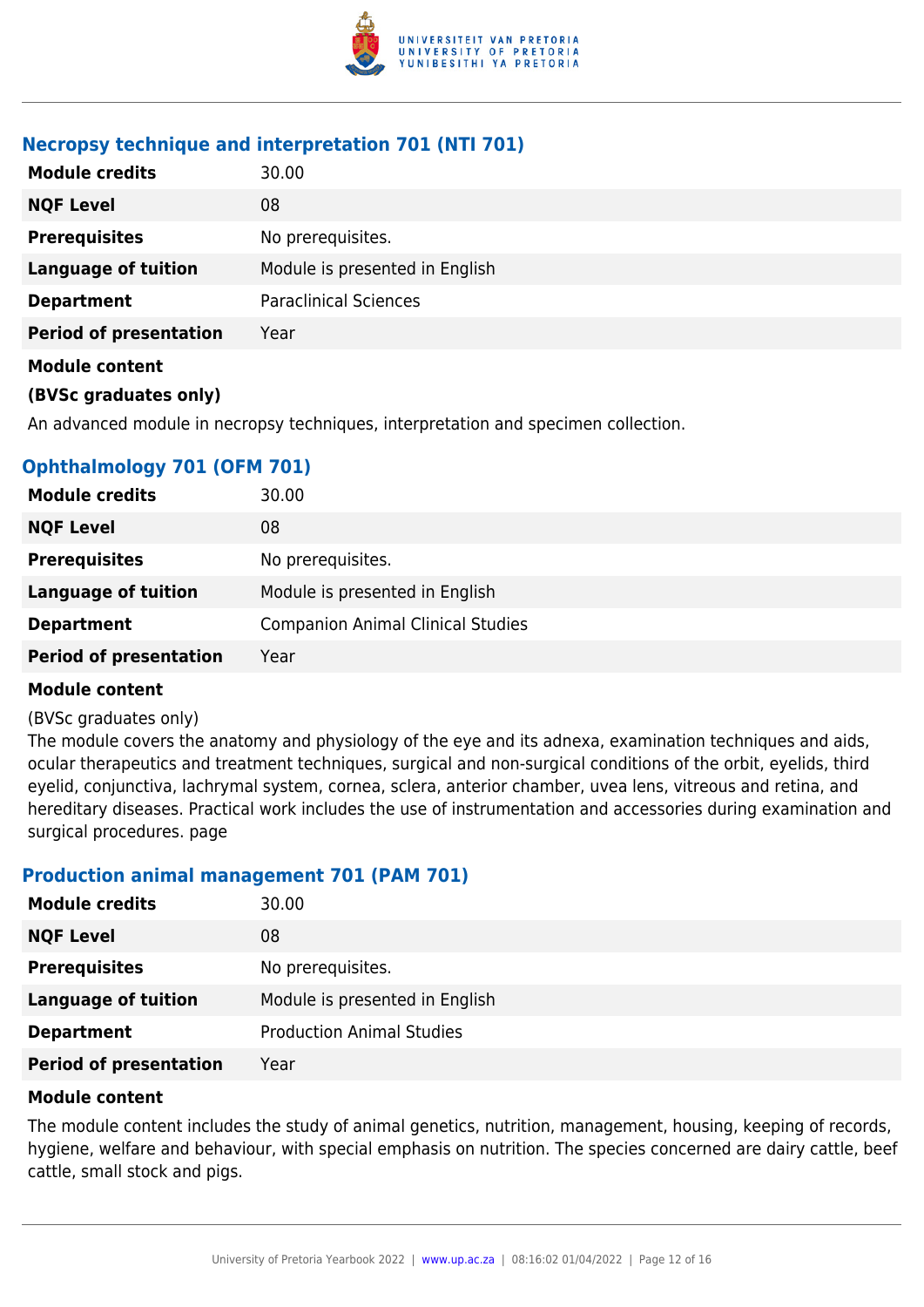

# **Mechanisms of disease 711 (PAT 711)**

| <b>Module credits</b>         | 30.00                          |
|-------------------------------|--------------------------------|
| <b>NQF Level</b>              | 08                             |
| <b>Prerequisites</b>          | No prerequisites.              |
| <b>Language of tuition</b>    | Module is presented in English |
| <b>Department</b>             | <b>Paraclinical Sciences</b>   |
| <b>Period of presentation</b> | Year                           |
| <b>Module content</b>         |                                |

An advanced module covering the mechanisms behind disease processes.

# **Poultry health and nutrition 701 (PVT 701)**

| <b>Module credits</b>         | 30.00                            |
|-------------------------------|----------------------------------|
| <b>NQF Level</b>              | 08                               |
| <b>Prerequisites</b>          | No prerequisites.                |
| <b>Language of tuition</b>    | Module is presented in English   |
| <b>Department</b>             | <b>Production Animal Studies</b> |
| <b>Period of presentation</b> | Year                             |
|                               |                                  |

#### **Module content**

Advanced training in poultry health, production systems and nutrition.

#### **Reproductive biology 701 (RPT 701)**

| <b>Module credits</b>         | 30.00                            |
|-------------------------------|----------------------------------|
| <b>NQF Level</b>              | 08                               |
| Language of tuition           | Module is presented in English   |
| <b>Department</b>             | <b>Production Animal Studies</b> |
| <b>Period of presentation</b> | Year                             |

#### **Module content**

(BVSc graduates only)

Includes the physiology and endocrinology of puberty, the oestrous cycle, pregnancy, parturition, the puerperium, as well as that of the foetus and the neonate. Also included are the physiology and endocrinology of the bull, more specifically that of puberty, spermatogenesis, the scrotum, the accessory sex glands, libido, erection, coitus, sperm and semen. Also included are certain aspects of reproductive biotechnology, namely the biotechnical aspects of collection, examination and freezing of semen and embryos, embryo transfer and in vitro fertilisation.

# **Reproductive physiology of animals 702 (RPT 702)**

**Module credits** 30.00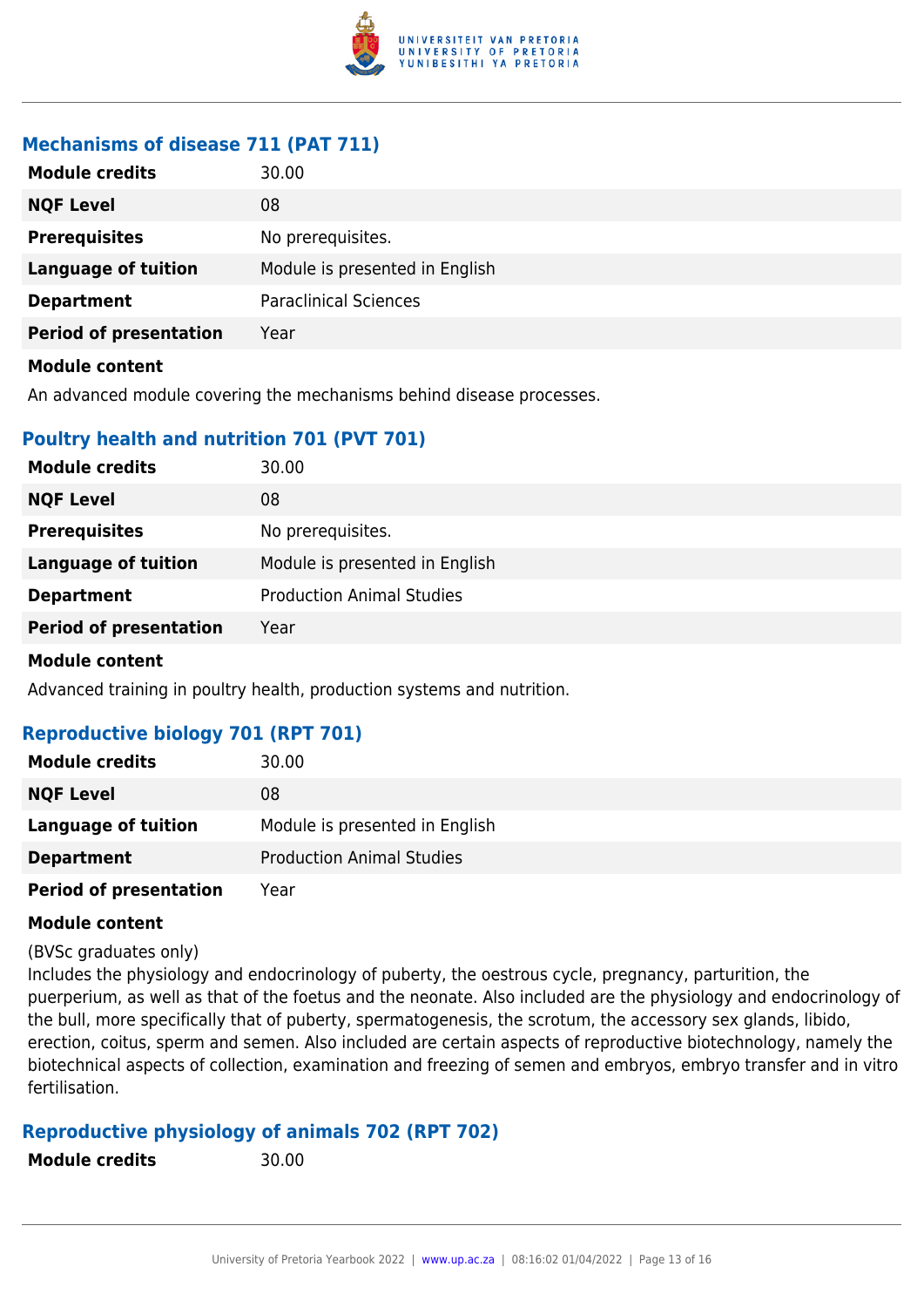

| <b>NQF Level</b>              | 08                               |
|-------------------------------|----------------------------------|
| Language of tuition           | Module is presented in English   |
| <b>Department</b>             | <b>Production Animal Studies</b> |
| <b>Period of presentation</b> | Year                             |

Students will gain advanced theoretical knowledge of general reproductive endocrinology and physiology of animals. It includes detailed knowledge and application of the structures of different hormone groups, forms of storage, transportation, methods of action and secretion control mechanisms: hormonal control of female reproductive cycles; fertilisation, sexing, gestation, pathogenesis of teratogenic deviations and partus, the puerperal period and re-implantation; male reproductive endocrinology and physiology; examining of fresh and frozen semen, including advanced methods; the use of hormone profiles to monitor gestation and cycles, and artificial breeding.

#### **Ruminant health and medicine 701 (RUM 701)**

| <b>Module credits</b>         | 30.00                            |
|-------------------------------|----------------------------------|
| <b>NQF Level</b>              | 08                               |
| <b>Prerequisites</b>          | No prerequisites.                |
| <b>Language of tuition</b>    | Module is presented in English   |
| <b>Department</b>             | <b>Production Animal Studies</b> |
| <b>Period of presentation</b> | Year                             |

#### **Module content**

#### (BVSc graduates only)

Advanced theoretical study in ruminant medicine specifically applicable to conditions of the gastrointestinal tract, liver and production diseases, liver, cardiovascular, respiratory and urinary system, skin, nervous system and musculo-skeletal system, skin and appendages.

#### **Organic and inorganic toxicology 705 (TOK 705)**

| <b>Module credits</b>         | 30.00                          |
|-------------------------------|--------------------------------|
| <b>NQF Level</b>              | 08                             |
| <b>Prerequisites</b>          | No prerequisites.              |
| <b>Language of tuition</b>    | Module is presented in English |
| <b>Department</b>             | <b>Paraclinical Sciences</b>   |
| <b>Period of presentation</b> | Year                           |

#### **Module content**

Advanced training on the most important and well-known plant, mycotoxins, zootoxicoses and organic and inorganic poisons.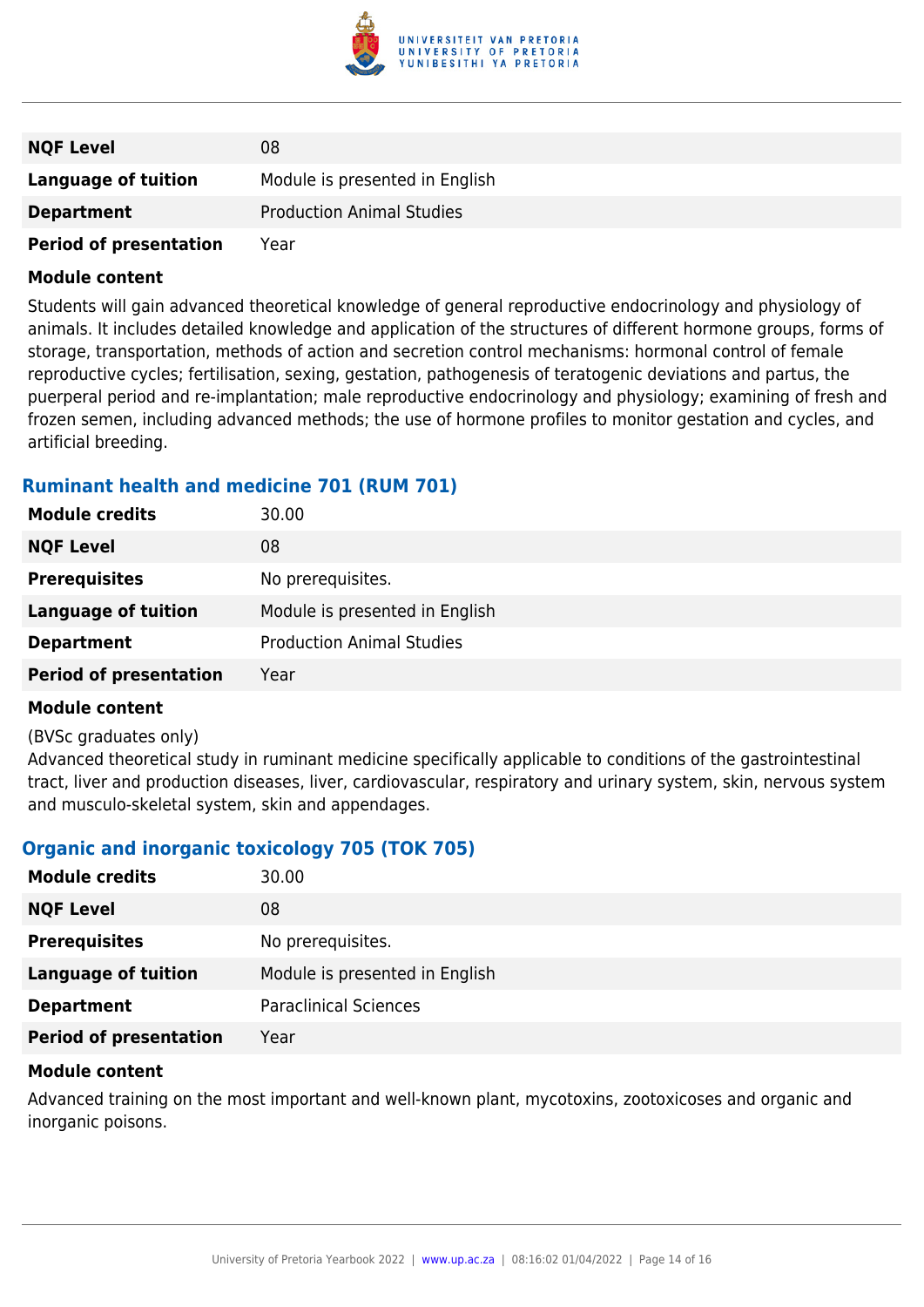

# **Basic veterinary toxicology 706 (TOK 706)**

| <b>Module credits</b>         | 30.00                          |
|-------------------------------|--------------------------------|
| <b>NQF Level</b>              | 08                             |
| <b>Prerequisites</b>          | No prerequisites.              |
| <b>Language of tuition</b>    | Module is presented in English |
| <b>Department</b>             | <b>Paraclinical Sciences</b>   |
| <b>Period of presentation</b> | Year                           |

#### **Module content**

Introduction to the underlying principles of toxicology. Includes training in laboratory based toxicity testing and methodology

# **Porcine health, production and nutrition 701 (VKH 701)**

| <b>Module credits</b>         | 30.00                            |
|-------------------------------|----------------------------------|
| <b>NQF Level</b>              | 08                               |
| <b>Prerequisites</b>          | No prerequisites.                |
| <b>Language of tuition</b>    | Module is presented in English   |
| <b>Department</b>             | <b>Production Animal Studies</b> |
| <b>Period of presentation</b> | Year                             |

#### **Module content**

Advanced theoretical study in pig housing, nutrition and disease for animal housed both outdoor and intensive, specifically applicable to conditions of Southern Africa.

# **Veterinary principles of auditing 701 (VLP 701)**

| <b>Module credits</b>         | 30.00                            |
|-------------------------------|----------------------------------|
| <b>NQF Level</b>              | 08                               |
| Language of tuition           | Module is presented in English   |
| <b>Department</b>             | <b>Production Animal Studies</b> |
| <b>Period of presentation</b> | Year                             |

#### **Module content**

(BVSc graduates only) The following module will focus on auditing and compliance at the farm, abattoir and processing plant level.

# **Veterinary risk assessment 703 (VLP 703)**

| <b>Module credits</b> | 30.00             |
|-----------------------|-------------------|
| <b>NQF Level</b>      | 08                |
| <b>Prerequisites</b>  | No prerequisites. |